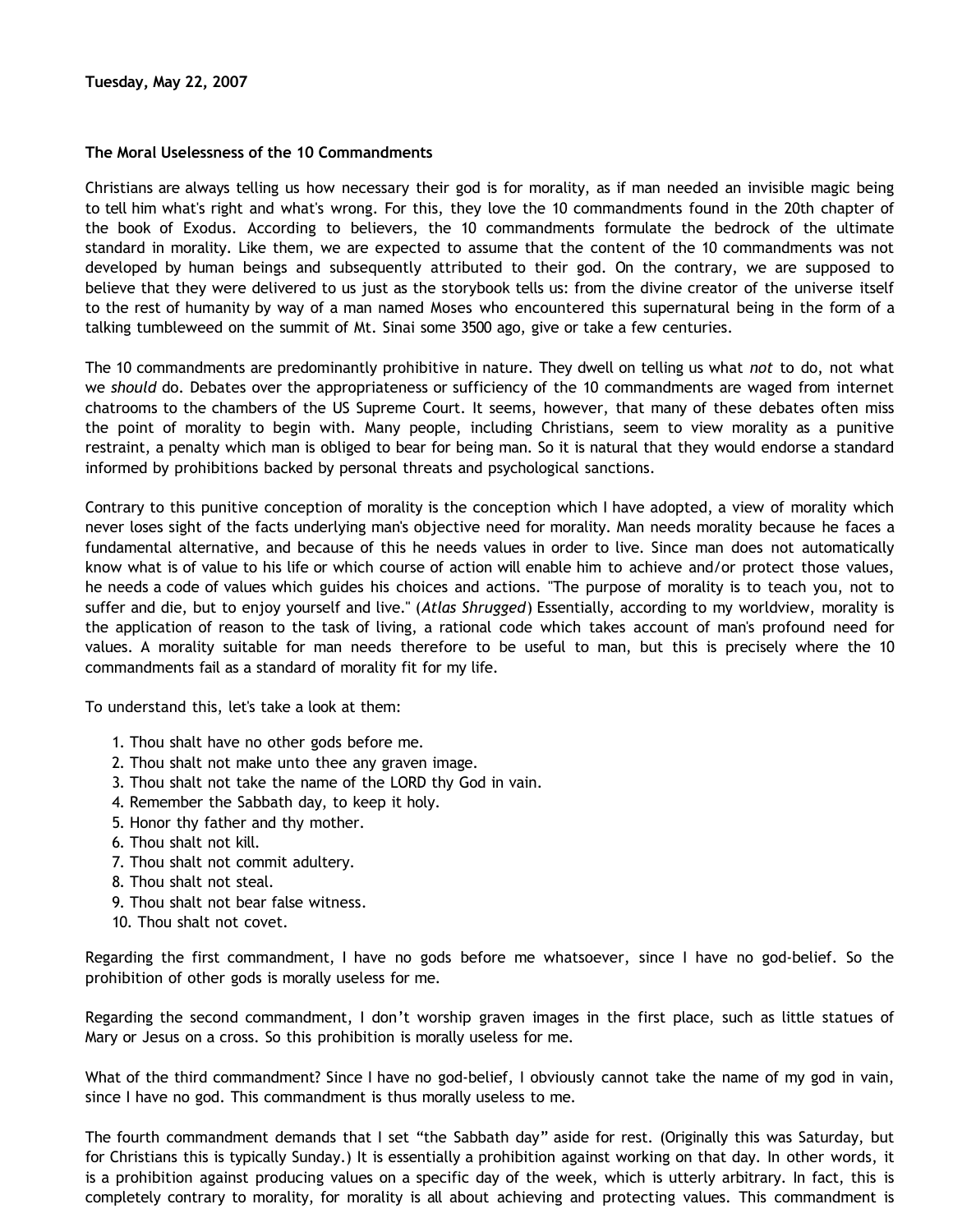thus morally useless to me.

The fifth commandment is at best superfluous, and it misses the point to boot. I honor my parents because of the honor they have earned, not because I'm commanded to. Moreover, like love, genuine honor is not subject to commands; it has to be earned to be real. This commandment is thus morally useless to me.

The sixth commandment prohibits killing. Ostensibly this means killing other human beings (some Christians say it means premeditated murder or homicide outside of dire self-defense). But since I have no desire or intention to kill another human being, this commandment is morally useless to me.

The seventh commandment prohibits adultery. But since I have no intention of cheating on my wife, this commandment is morally useless to me.

The eighth commandment prohibits stealing. But again, I have no intention of stealing anything from anyone since I neither pursue nor accept the unearned, either in values or in spirit. This commandment is therefore morally useless to me.

The ninth commandment prohibits lying. But since I have no intention of faking reality, either to myself or to others, then this commandment is also morally useless to me.

The tenth commandment prohibits coveting, which I find to be the most curious of all the commandments. One [online dictionary](http://dictionary.reference.com/browse/covet) defines 'covet' as "to desire wrongfully, inordinately, or without due regard for the rights of others." But since I recognize each individual's fundamental rights, I do not take actions in social contexts " wrongly, inordinately, or without due regard for the rights of others." And again, since I do not pursue the unearned, a command prohibiting wrongful and inordinate desires is of no moral use to me. Even more, I do not see how simply desiring something can pose a threat to the rights of others. So long as I am not taking action which violates another's individual rights, what exactly is the problem here? It appears to be an arbitrary restriction, perhaps the foothold of a slippery slope argument. ("If you covet, then you're going to... and... and..." etc.) So this commandment is also morally useless to me; it does not guide the choices that I do need to make in order to live, but instead worries fallaciously about what appears to be a non-existent harm.

A rational individual clearly needs something better than all this. The commandments only tell us how not to live; they do not tell us how to live, which is what a moral code should do. They say nothing about values, neither man's need for them nor the proper way of achieving them, and apparently takes values completely for granted. Several of the prohibitions could be summarized by an injunction against the infringement of individual rights, a fundamental principle which would also prohibit involuntary servitude. But from what I can tell, the bible does not lay out a theory of individual rights to begin with. Then again, theists are often prone to confusing morality with social theory; morality focuses on the individual and the choices he makes for his life, while a suitable social theory applies moral principles in defining the limits of one's actions in the context of interpersonal relationships.

A list of prohibitions is not a substitute for one's need of a code of values which will guide the choices and actions he will make, and a list of prohibitions against choices he has no desire to make in the first place will not compensate for the omission of the former. Moreover, a rational individual by definition is one who guides his choices and actions according to rational principles, as opposed to threats from imaginary supernatural beings. He has no need for a list of injunctions telling him what an invisible magic being doesn't want him to do. The 10 commandments do not tell us what we should do or why, so in the final analysis they are morally useless.

by Dawson Bethrick

Labels: [Morality](http://bahnsenburner.blogspot.com/search/label/Morality)

*posted by Bahnsen Burner at [5:00 AM](http://bahnsenburner.blogspot.com/2007/05/moral-uselessness-of-10-commandments.html)*

## **2 Comments:**

## [Zachary Moore](http://www.blogger.com/profile/16991061670470673718) said...

And this is to say nothing of the fact that it is only in Exodus 34 that we find a decalogue explicitly titled "The Ten Commandments." But these (unhappily for the Christian) represent an earlier Yahwistic (and thus, more